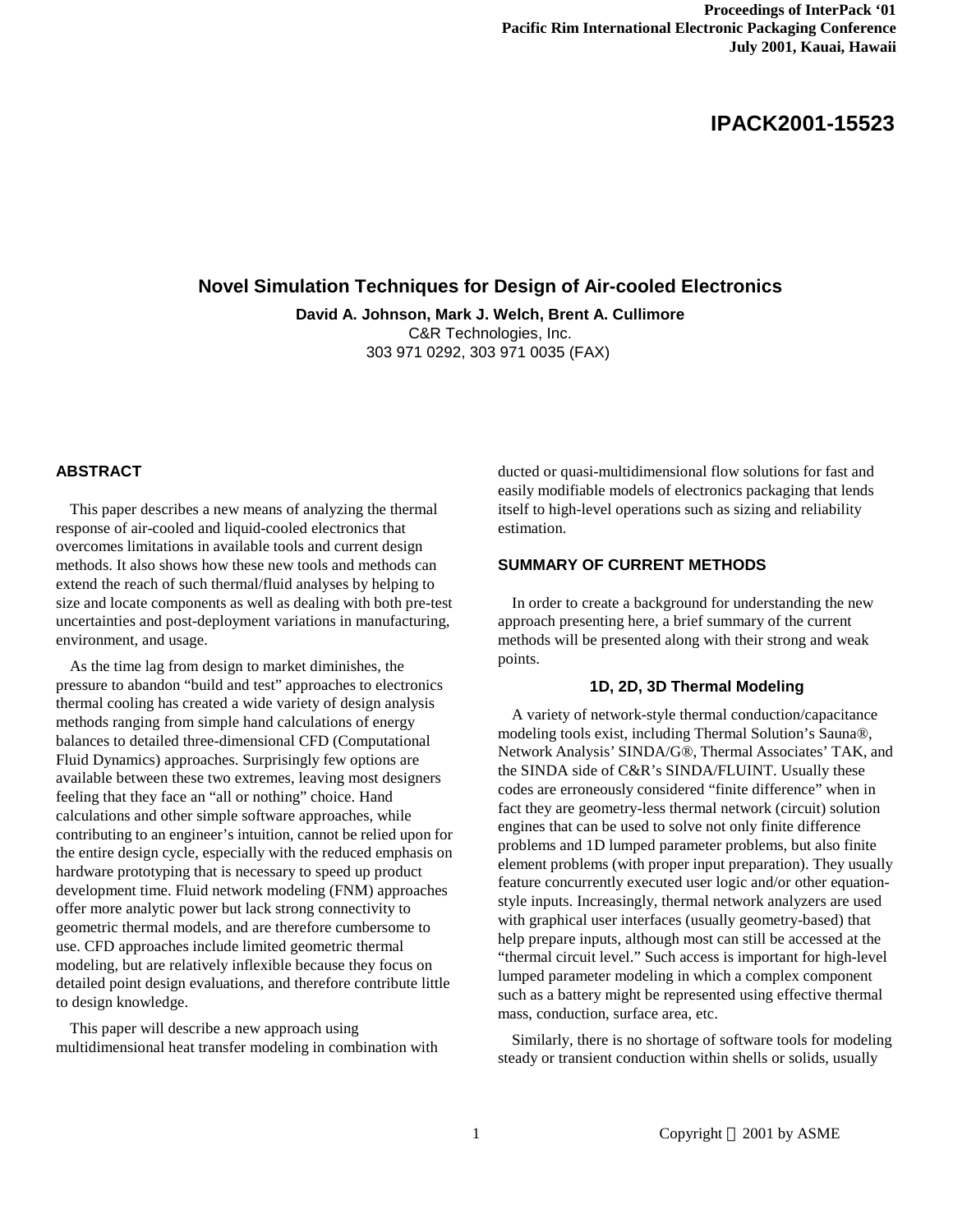using finite elements (e.g., Harvard Thermal's TAS), occasionally using finite differences (e.g., SDRC's TMG®), and in at least one instance (C&R's Thermal Desktop®, Ref Panczak) both finite elements and finite differences can be used in a mix-and-match fashion. Indeed, almost every finite element method (FEM) structural program offers such "heat transfer modeling" as an option. With varying degrees of flexibility, most of these thermal analysis codes also supply means of generating models from CAD data or at least structural FEM models themselves generated from CAD representations.

Because of the larger emphasis on structural analysis, few of the available surface and solid (2D/3D) codes are specifically designed for thermal management tasks. Only those that *are* so oriented tend to support analysis of higher level assemblies critical to product-level heat transfer, including effects such as contact conductance and efficient radiation calculations. Few provide any fluid flow capabilities, excepting those that use full CFD (e.g., SDRC's ESC®), an approach which will be summarized later. A few others provide simple fluid flow networks, although in many such codes *answers* such as flow rate and heat transfer coefficients must be supplied as *inputs*, and interconnections with the 2D/3D thermal geometry is not automated.

Notwithstanding these difficulties, the main point of this subsection is to emphasize that most thermal engineers have access to or can relatively easily generate 2D/3D thermal conduction models, and some can generate models with thermal features such as contact conductance and radiation, but few can link air flow modeling into these models without resorting to a full 3D CFD solution.

## **1D Flow Networks**

Once again, there is no shortage of 1D fluid network or "piping system" codes, almost all of which have friendly circuit-style sketchpad (2D but nongeometric) graphical user interfaces. However, very few of these are applicable to thermal control coolant loops much less air flow within boxes since most of them lack heat transfer altogether, and often even energy conservation. Transient capabilities are usually absent, or when present are focussed on hydrodynamic transients (i.e., waterhammer).

A very few flow network (FNM) codes, however, *are* intended for heat transfer applications, examples including Innovative Research's Macroflow® and C&R's FLUINT side of SINDA/FLUINT (Cullimore 2001a, perhaps using the Sinaps*Plus*® sketchpad graphical interface). Prior to the developments described later in this paper, however, these thermal-oriented FNM codes did not provide direct access to and interconnection with 2D/3D thermal models nor were they able to extract data from CAD drawings for faster model building.

#### **3D CFD**

One of the most important recent enhancements of an engineer's ability to predict the performance of air-cooled electronics enclosures is the advent of CFD tools such as Flomeric's Flotherm®, Fluent's IcePak®, and SDRC's ESC®. It is therefore important to emphasize that while the quasi-3D methods that will be described in this paper propose alternatives to full CFD solutions, they can only replace *some* types of current CFD applications. No single method is the solution for all thermal/fluid analytical requirements. However, it is the opinion of the authors that, in leaping to full CFD solutions, an important "middle ground" has been overlooked.

Therefore, the immediate question is why CFD solutions aren't globally applicable to all problems, especially with the focus on enclosure-level modeling of heat transfer and fluid flow paths that is taken in this paper. There are three reasons.

First, CFD codes can be comparatively expensive both to acquire and maintain, but also to become proficient in and to retain that proficiency. High-level models of enclosures can be time-consuming both to create and to solve. Many organizations only perform such analyses occasionally, and smaller organizations tend to shy away from *any* analytic solution because of such hurdles, or they use simple in-house codes or hand calculations.

Second, CFD codes are comparatively inflexible with respect to rapid model changes, including "what if" style parametric analyses, sensitivity/bottleneck studies, model verification, component placement or sizing studies, or other tasks important in preliminary design. They are also not oriented toward automatic model calibration to test data (Cullimore, 2001b) that is important in later design phases.

Third, CFD codes struggle with producing accurate film coefficients with reasonable meshes. In 1D fluid network codes, frictional losses and convection heat transfer are treated empirically, using Nusselt-based duct flow correlations and often making rough assumptions such as fully developed flows. CFD codes usually make no such assumptions, relying more on "first principles" approaches and the actual geometry. However, closure of the momentum and energy equations at the wall requires some trade-off between a very fine mesh and an empiricism. The error terms for energy solutions are larger than those for momentum solutions because the former is based upon the latter: *heat transfer coefficients are highly derived and can have relatively large uncertainties.* Because a large increase in mesh size results in only a modest decrease in this uncertainty, a point of diminishing returns is quickly reached.

These uncertainties in CFD results are rarely greater than those which occurs due to the misapplication of correlations in 1D codes, however. If that statement is true, then it might seem that a CFD approach would always be superior. The key becomes how those uncertainties are overcome in both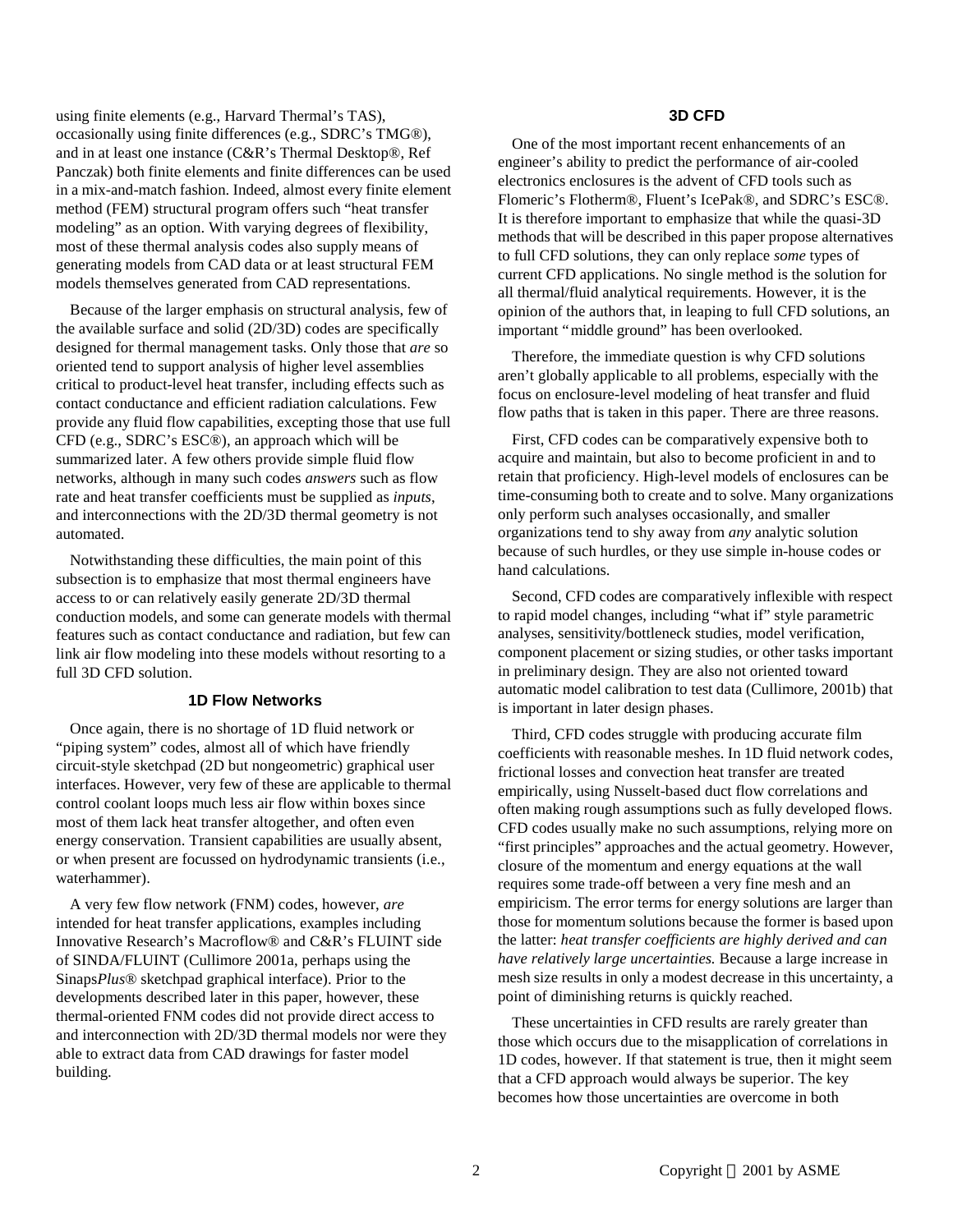approaches, as will be discussed later (see also Cullimore, 2001b).

# **GEOMETRY-BASED FLOW NETWORKS**

The principal innovation described in this paper can be summarized succinctly: a complete fluid network modeling (FNM, sometimes referred to as *thermohydraulic*) code has been deployed within a CAD-based 3D thermal modeling package specifically to address the aforementioned shortfalls in thermal design of electronics packaging.

The modeling or arbitrary networks of fans, pumps, ducts, valves, filters, and other miscellaneous loss elements may be accomplished as with almost any flow network modeler. Fluids may be user-specified, but common choices for air-cooled electronics include dry air and moist air (including condensation and other psychrometric effects), and for coolant loops fluids choices include water, water-glycol, PAO, etc. Even two-phase systems such as vapor compression cycle refrigeration systems can be modeled.

# **Convection: Simple Air Passages**

The benefits of quickly laying out an air "circuit" within a 3D thermal model framework can be seen in Figure 1. While the geometry provides a quick basis for the selection and input of 1D flow parameters such as hydraulic diameter, flow area, and the "wetted" perimeter for heat transfer calculations, the real productivity improvement is the automatic generation of convection heat transfer between 1D fluid network elements and the 2D heat transfer surfaces (boards, chassis, etc.). This can be seen by comparing the top part of Figure 1, in which fluid-to-wall heat transfer connections have been suppressed, with the bottom part of Figure 1, in which they have been activated.

The thermal surface to which the connections are made might be a discretized shell element (rectangle, cone, disk, etc.), perhaps with its own radiation, insulation, heat generation, internal conduction, contact conduction to other elements, etc. Or, the surface might be a surface coated on an arbitrary 3D finite element model, perhaps imported from another source.

Appropriate interconnections to the nearest fluid element appear automatically, apportioned according to the surface area of each thermal node (whether based on finite differences or finite elements). If the resolution of the fluid network is altered or if the network is moved relative to the surface, interconnections are automatically regenerated. Similarly, if the resolution of the thermal model changes (such as the increase demonstrated in the inset of Figure 1), convection connections are again updated automatically. Automatic connections can be extended to more complicated circuit board geometries, as depicted in Figure 2.

The heat transfer coefficients are generated empirically, and therefore will not always be appropriate for the exact situation. Also, flow distributions between parallel legs (including bypass ratios over heat sinks) will similarly be approximate. However, the entire model can be generated parametrically (algebraically, symbolically) using scaling factors on each heat transfer surface or loss factors and by-pass ratios on each flow passage. These scaling factors can then be assigned as uncertainties for a statistical analysis or as unknowns to be back-calculated automatically from test data. These advanced features, enabled by a fast-solving parametric model, are described later.

#### **Convection: Coldplates and Coolant Loops**

In some applications such as aircraft avionics, coolant loops are used in addition to or instead of air cooling. A flow network approach is clearly warranted in this case; a CFD analysis of a piping loop would represent significant "overkill."

However, without the intimate interconnections with 2D/3D thermal geometry, model generation and management is extremely cumbersome and error prone. Figure 3 illustrates a liquid cooled coldplate: the attachment of 1D fluid flow elements to a 2D thermal plate.

Again, the surface to which the coolant channel is attached can be a coating on a solid, or can be a thermal finite element or finite difference shell of any resolution. The axial resolution in the fluid element can also change, with connections established automatically. The connection between the two automatically includes convection based on built-in correlations, but can also include an linear or areal contact conductance as well as an extruded container/fin cross section (which itself can be discretized if needed).

# **MODEL CALIBRATION AND ADVANCED DESIGN: BETTER USE OF MOORE'S LAW?**

Moore's Law (stated in 1965 by G. Moore, one of the founders of Intel) implies that computer processor speed has increased by a factor of from 1.5 to 2 every year for three decades, and will continue to do so for the foreseeable future. It is as if the computer-aided engineering (CAE) community has been blessed with a geometrically increasing "budget." But how is that budget being spent in the thermal/fluid analysis arena?

The answer is that most of the budget is absorbed by increasingly larger (more detailed) models, with added phenomenological modeling absorbing most of the remaining budget. Improved graphics, user interfaces, and interconnection/ interchange between software has also taken advantage of faster machines. Nonetheless, the basic approach of *point design evaluation* remains largely unchanged: using a fixed design in a specific environment, predict the steady-state and/or transient performance.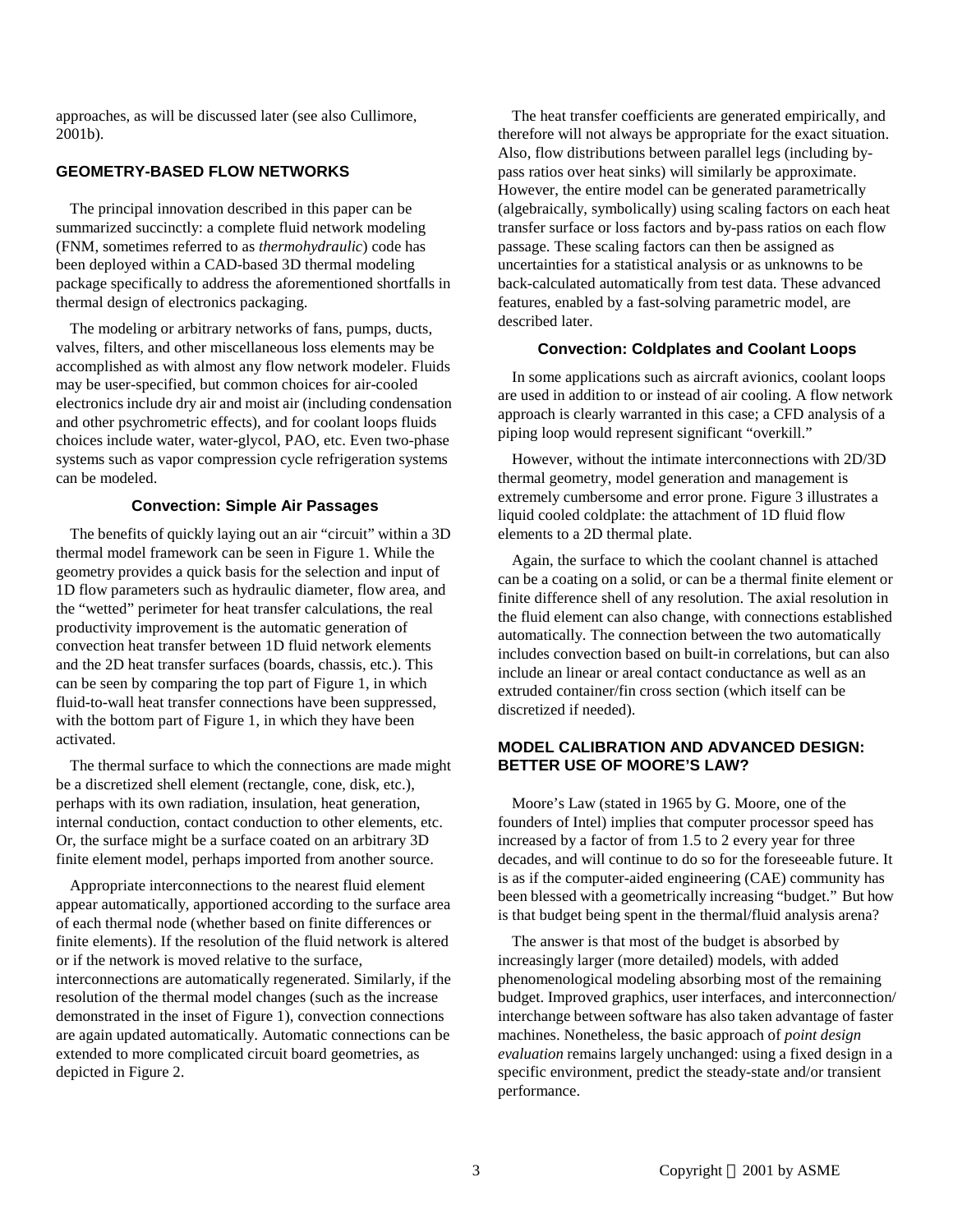The above represents not what an engineer needs to accomplish, but rather what is convenient to solve numerically assuming inputs are known precisely. Specifically, point design evaluation is merely a *subprocess* of what an engineer must do to produce a useful and efficient design. Sizing and locating components and coping with uncertainties and variations are the real tasks. Simulations alone cannot produce effective designs, they can only verify deterministic instances of them.

Why perform expensive and detailed point design simulations when the heat transfer coefficients are only accurate to within 20 to 50%? Even if further improvements in CFD technology



**Figure 1. Example of Air Flow Model without Convection Connections (top), with Convection Connections Automatically Placed (bottom), and Additional Detail in the Thermal Model (inset)**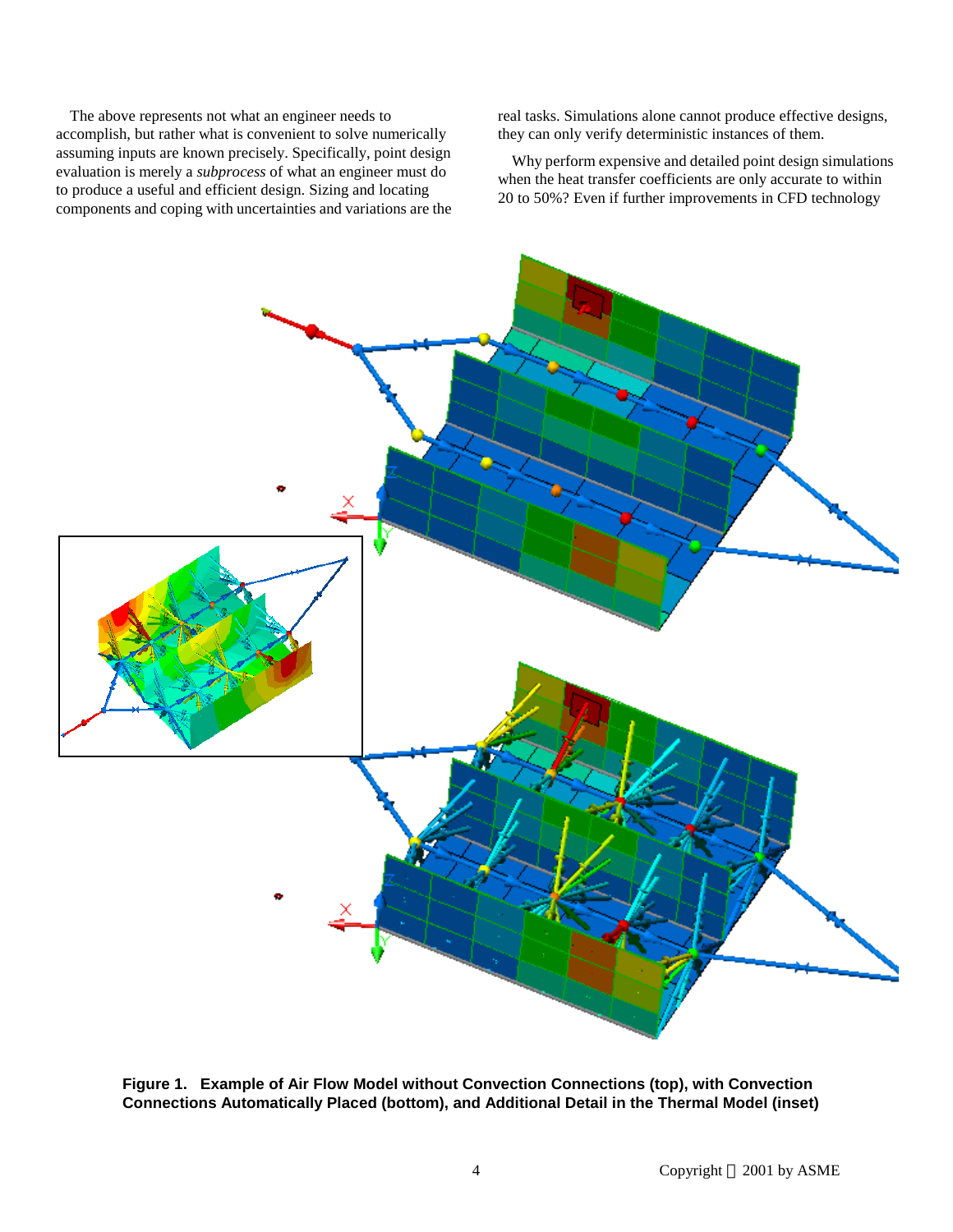were to completely eliminate this uncertainty and yet maintain reasonable run times, there remain variations in environment, usage, fabrication, installation, etc.

Therefore, the real power of a simplified and parametric flow analysis is to trade accuracy within a *single* relatively slow evaluation for the ability to run multiple faster analyses and



**Figure 2. Postprocessed Example of a Circuit Board Requiring Complex Convection**